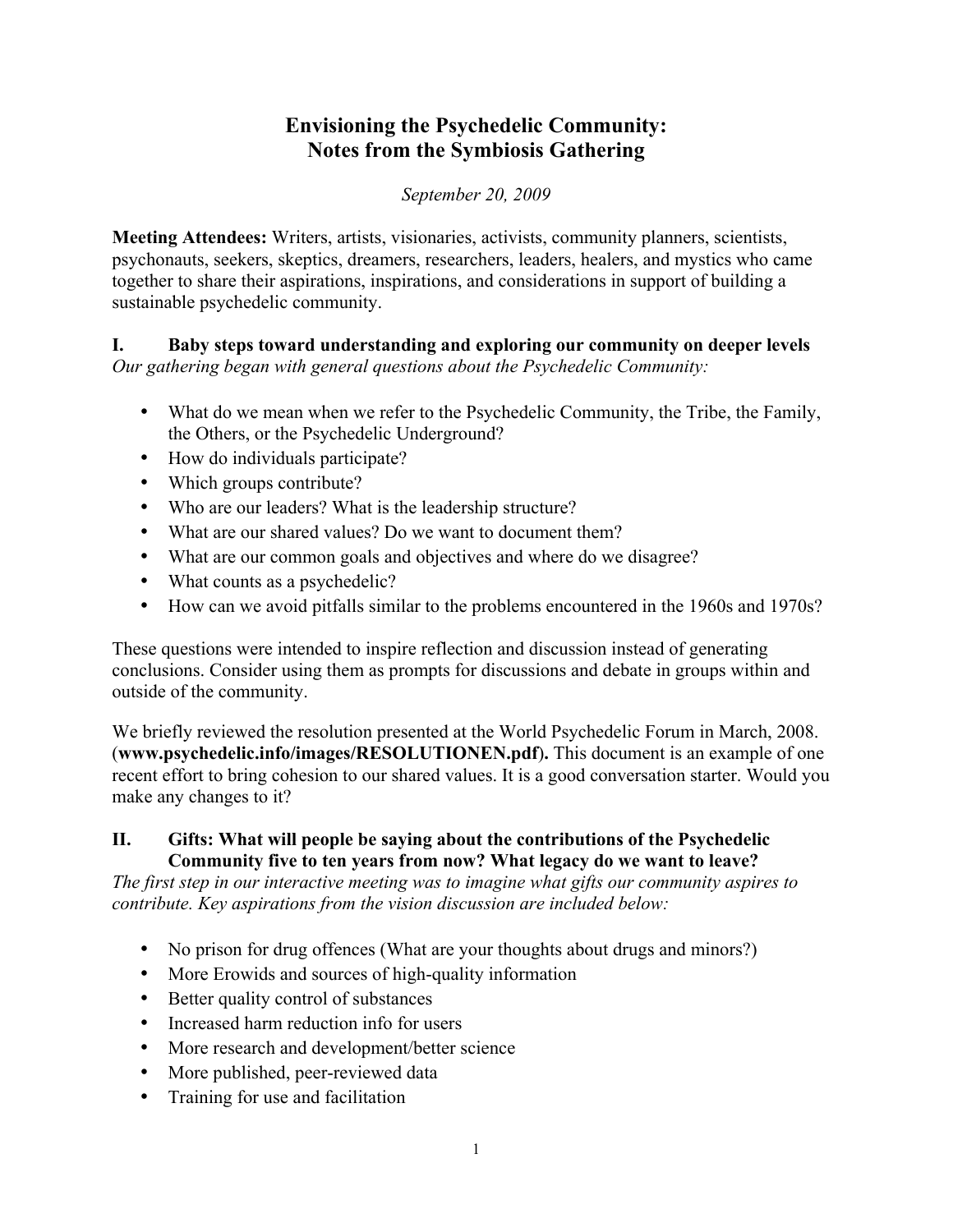- Cohesive culture around psychedelic use
- Psilocybin approved for end of life anxiety treatment
- MDMA approved for treatment of PTSD
- More structured political lobbying
- Organic leadership model (e.g., rotating leadership structure like a flock of geese flying in formation or a mycelia model with "fruiting bodies" popping up when needed)
- Increased psychedelic inspired creative expression
- NEA grants for psychedelic/visionary art
- Freedom to practice healing arts (Shamans/Healers)
- Financial support for maintaining indigenous healing practices

Which gifts would you or groups you belong to add to/remove from this list?

#### **III. Gears: How are we going to make our shared vision a reality, change policy, organize our community, share wisdom, educate others, and maintain safety?**

- Fund and initiate more clinical trials and authoritative research
- Lobby for government funding for research
- Initiate and grow community organizing and activism around legality issues
- Start with marijuana legalization as step toward legalization of psychedelics
- Promote a shift from a *criminality* to a *health issues* mentality
- Create and document a vision for a new, collective paradigm with better education
- Establish centers for responsible use with accessibility for less affluent
- Analyze and report on how psychedelic use legalization has worked in other countries

#### **III. Potential Risks and Considerations**

*The envisioning circle identified some of the potential risks the community faces, and we discussed ways to avoid pitfalls. Some of the key risks the gathering identified include:*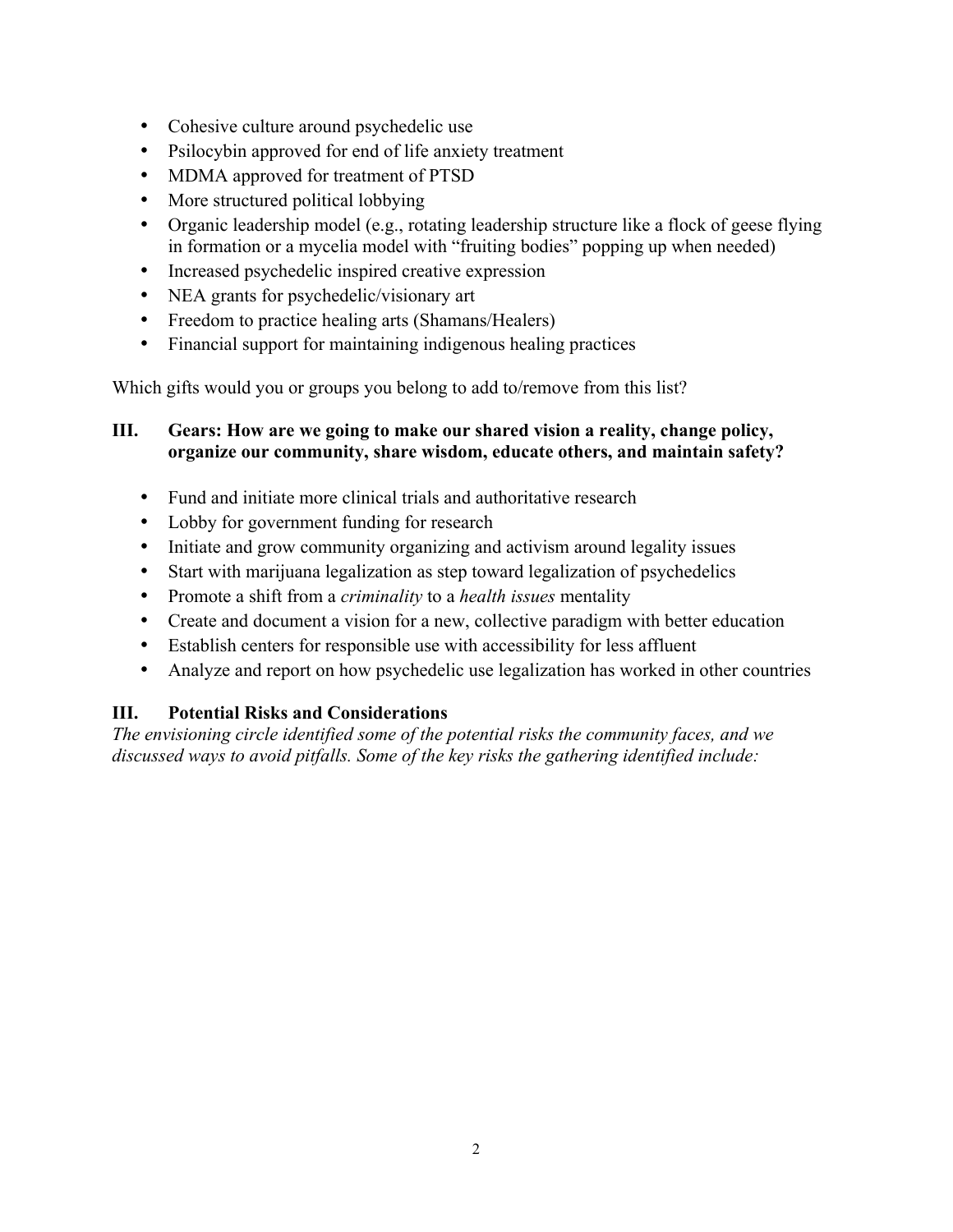|    | <b>RISK</b>                                  | <b>SOLUTION</b>                                   |
|----|----------------------------------------------|---------------------------------------------------|
|    | 1. Conservative/Religious Opposition         | Spread accurate information, be kind and          |
|    |                                              | compassionate, proactive outreach                 |
| 2. | Scientists acting unethically, inappropriate | Set and maintain high ethical standards for       |
|    | involvement with illegal activities          | researchers                                       |
| 3. | Youtube videos and other media give wrong    | Establish self-policing (BRC ranger style)        |
|    | impression, inaccurate information, and      | policies, provide education on safety, sensible   |
|    | depictions of abuse among community          | guidelines on packages, respond to videos, supply |
|    |                                              | correct information                               |
| 4. | Irresponsible vendors/manufacturers          | Bring them into the community and help them to    |
|    |                                              | not sabotage themselves in order to sell more in  |
|    |                                              | the short term                                    |
| 5. | Irresponsible use, losing spiritual/mystical | Shamanic leaders, lead by example, bring spirit   |
|    | aspects                                      | into everything we do as a community              |
| 6. | Opposition using emotional appeals to fear   | Use emotional appeals to promote health and       |
|    | monger                                       | hope. Employ PR techniques ethically.             |

#### **V. Action Items: "To know and not to act is not to know at all." – Japanese Proverb**

*Below is a partial list of steps to take to contribute and extend the work we did together in the Lotus Pagoda:* 

#### **Become a member of an organization/Donate in support of research and education:**

- o Erowid: www.erowid.org
- o MAPS: www.maps.org
- o Heffter Research Institute: www.heffer.org
- o Drug Policy Alliance: www.drugpolicy.org
- o Add other organizations to this list.

#### **Volunteer:**

- o MAPS: www.maps.org/volunteer.html
- o Erowid: http://www.erowid.org/general/about/about\_volunteers.shtml

## **Subscribe to podcasts**

- o Psychedelic Salon: www.matrixmasters.com/podcasts/
- o Psychedelic Spotlight: www.maps.org/podcasts/maps\_update.rss
- o Share links to other podcasts. Distribute a list of good ones.

## **Download/Distribute/Discuss the World Psychedelic Forum Resolution (2008):**

o www.psychedelic.info/images/RESOLUTIONEN.pdf

## **Check out Web sites/Forums:**

- o The Shroomery: www.shroomery.org/forums/
- o Reality Sandwich: www.realitysandwich.com/
- o Psychedelic News: http://drugpolicycentral.com/bot/psychedelics
- o www.drugsense.org/html/modules.php?name=Oldsite&page=active Drugsense Chat is a place for activists to organize and coordinate their activities, and for the general public to learn and ask questions about drug policy and reform efforts.
- o www.theworldcafe.com/twc.htm

Find out if this site is an appropriate forum for launching a global dialog.